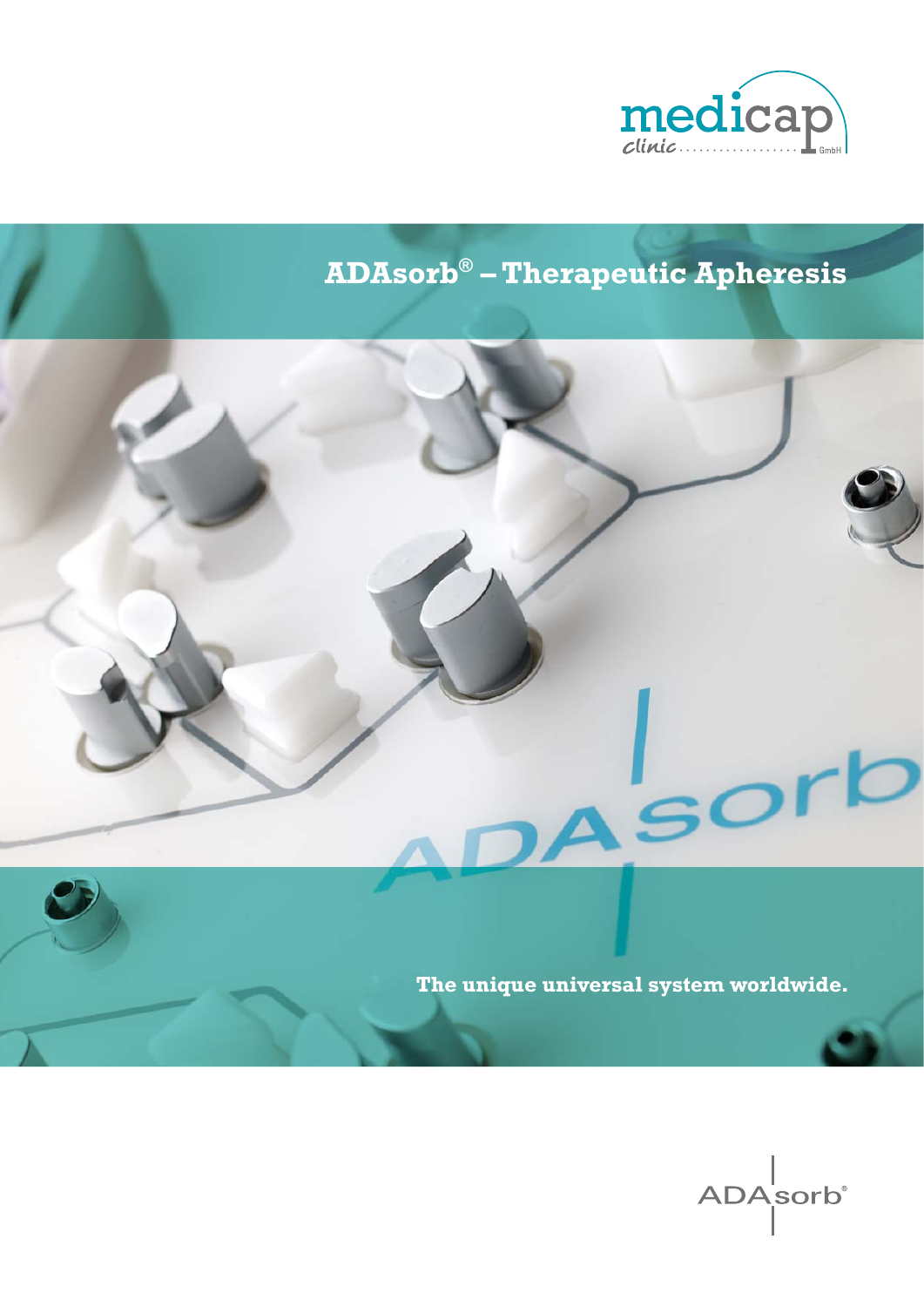The medicap clinic GmbH belongs to medicap GmbH located in Ulrichstein, Germany.

Due to an extremely high in-house production depth and our own software engineering, it is possible to fulfill the continuously changing market demands fast and with utmost flexibility.

medicap

Our 1981 founded owner-lead enterprise is committed to a challenging special range: the therapeutic apheresis. The product systems we have developed for this field of application have conquered a firm part in clinics and specialised practices all over the world. Our specialists know the needs in practice and maintain close contact to practitioners. Thus medicap stands in expert groups for needs-oriented and user-friendly medical technology of highest quality.

**medicap – market-driven and future-oriented**

# **Leading technology combining tradition and innovation**

## **Therapeutic apheresis: a plasma therapy procedure with high selectivity and effectiveness.**

This procedure influences verifiably the clinical picture and the quality of life of the concerned person in a positive way. An adsorption system of high effectiveness combined with good agreeableness.



- Familial hypercholesterolemia
- Elevated lipoprotein (a)
- Defect apolipoprotein B-100

The therapeutic apheresis with ADAsorb® is a procedure for the targeted removal of pathogens from the blood plasma. This blood purification is carried out outside the body therefore called extracorporeal circulation. The efficient procedure offers numerous predominantly for serious diseases a safe and effective therapy and differs fundamentally to a medical treatment. Only highly specified pathogens are removed without supplying the organism with agents. This minimises possible side effects, which often for example occur with medication. The high selectivity of this procedure enables to treat large amounts of plasma as the important components of the plasma are maintained.

### **This allows target value oriented treatment.**

Numerous modern adsorber technologies, that can be operated with ADAsorb®, serve ADAsorb<sup>®</sup> as a platform for a wide range of treatment possibilities. The ADAsorb® concept is and stays a forward-looking system due to continuous development of the adsorber technology as well as promising research for new areas of application.

ADAsorb® operators can in future easily establish new therapy procedures based on the accustomed treatment process.

## **Tip technology for the benefit of the patient**

# **ADAsorb® – several indication examples:**

### **Metabolism / LDL-Apheresis**

### **Nephrology**

• Goodpasture's syndrome

### **Rheumatology**

- Systemic lupus erythematosus (SLE)
- Wegener's granulomatosis
- Rheumatoid arthritis

### **Transplantation**

- HLA Hyperimmunisation
- Acute Humoral Rejection (AHR)
- AB0-incompatibility

### **Cardiology**

• Delated Cardiomyopathy (DCM)

### **Dermatology**

• Pemphigus

#### **Haematology**

- Acquired inhibitor against coagulation factor, i.e. Haemophilia with a factor VIII-inhibitor
- Thrombotic Thrombocytopenic Purpura (TTP)

### **Neurology**

- Guillain-Barré Syndrome (GBS)
- Myasthenia Gravis (MG)

# **Following a range of established areas of application:**

All informations on indications, adsorbers and their features as well as their cha-Medicap GmbH can not assume responsibility or guarantee for the co completeness of these informations.

ADAsorb® has convinced me. This system guides me intuitively through the treatment process.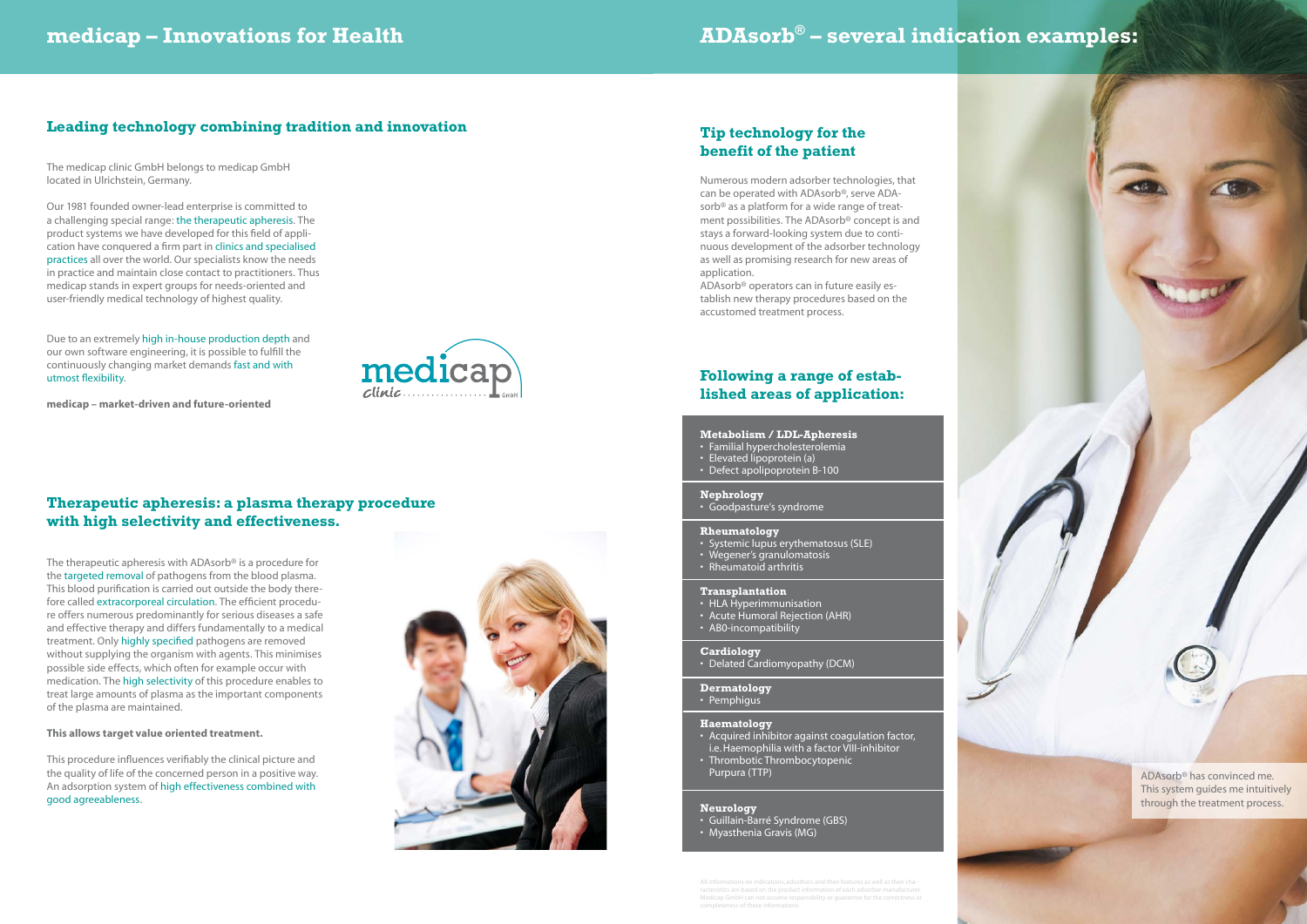# **ADAsorb® – safe and easy to operate**

In the past it was necessary to utilise different secondary devices for therapeutic apheresis depending on the type of therapy and the needed adsorber. The groundbreaking innovation from medicap clinic consists in the development of a highly flexible system, which enables in just one secondary device the application and the precise management of different adsorbers. At the same time - and this is yet another crucial advantage - ADAsorb<sup>®</sup> is compatible to various primary separation systems.

This development makes ADAsorb<sup>®</sup> the worldwide first open secondary system for different plasma adsorbers and thus has been encountered with great interest amongst experts. ADAsorb<sup>®</sup> simplifies the procedure significantly and reduces investment costs considerably. The diversity of treatment options enables a high efficiency of the device, thus serving both the patient and the operator.

You can combine different filtrative and centrifugal primary separation systems with **ADAsorb**®.

## **The Product**

ADAsorb® unites practical product details with intelligent software programming to create a compact device with high user-friendliness and safety. This supports you helping and ensures freedom for the operators. Many treatment steps occur fully automated: whether filling or rinsing during preparation, loading and eluting the adsorbers or cleansing and conserving the adsorbers after treatment.



Touch screen for a safe and intuitive systems operation

### **Advantage Overview:**

**Convincing innovative technology**

First open apheresis system worldwide, which means various adsorber types and technologies from different manufactures can be managed with ADAsorb®.

### **Flexibility, the way you want it**

Only one secondary system is required

- reduced training time
- reduced personnel expense
- reduced overall costs

**ADA**sorb



The graphical guidance of the tubes supports the tried equipping.





Application of different adsorbers and adsorber technologies. Compatibility with diverse primary separation systems.

### **Efficiency that counts**

**ADAsorb**® – a universal secondary system for precise and automated management – according to the guidelines of adsorber manufacturer – of your choice of adsorbers for the extracorporeal treatment of patients with various (auto-) immune disease and lipid metabolism disorders.

# **ADAsorb® – innovative, flexible and economical**

# **User-friendliness as a big help.**



extracorporeal ADAsorb® cycle and display of all parameters of the current treatment step.



Future-proof USB-interface for fast service and data transfers.



Acoustical and visual safety systems control the system during usage.



Colour coded tube system: facilitates equipping and prevents confusion



Special holders make adsorber handling easy and enable a simple and safe storage for reusable adsorbers.



Information box accessible at all times: displays the data of all performed treatment cycles.



Simple adjustment of predetermined parameters for an individual coordination of the treatment.

ADAsorb® guides you through the complete treatment process step by step – from preparation phase onto the

treatment until the accomplished task. Text messages offer assistance through out the whole procedure.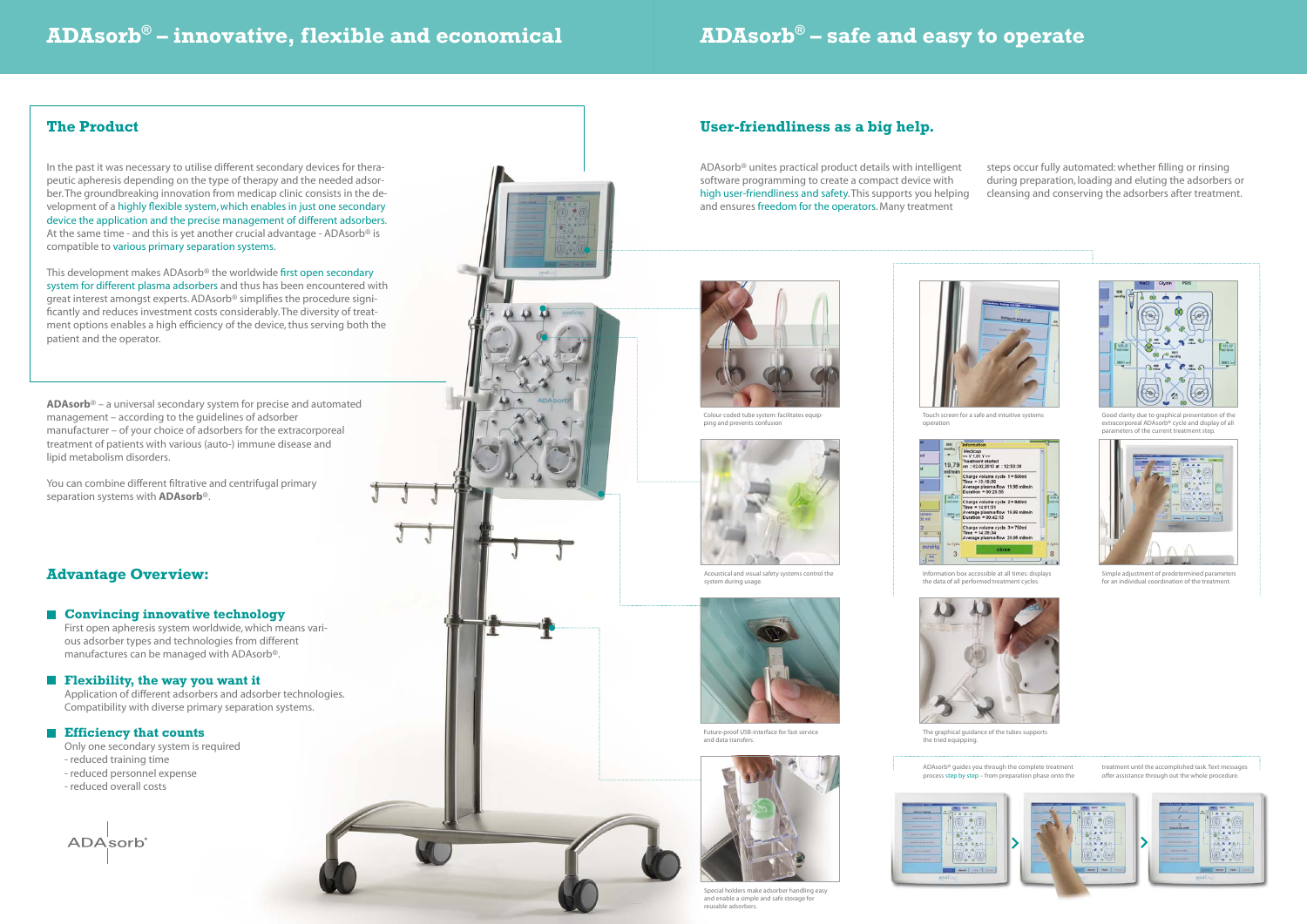Depending on the indication, a suitable adsorber type for the patient is selected and assigned. Depending to the adsorber manufacturer, these columns may be reusable or for single use only.

Controlled by the ADAsorb®, a predefined volume of plasma is directed to the first column. As soon, the loading volume is reached, the loading of second adsorber starts automatically.

Venous blood is drawn from the patient, mixed with appropriate anticoagulants, and subsequently separated into celss and plasma by a filtrative or centrifugal blood cell separator device.

While loading the second adsorber, the first adsorber is regenerated at the same time with various solutions.

# **Blood and Plasma 2**

# **Treatment Management and Monitoring 3**

The treatment is a continious procedure which allows the adsorbers to be loaded and regenerated as often as needed, as per the instructions of the treating medical doctor and the respective adsorber manufacturers.

Via the primary plasma separation device, the cleansed plasma is then returned to the patient contiously as whole blood along with the cellular components.

# **Recirculation of the Plasma 4**



# **1** Adsorber Selection

# **The 4 treatment steps: The principle of the open secondary system**